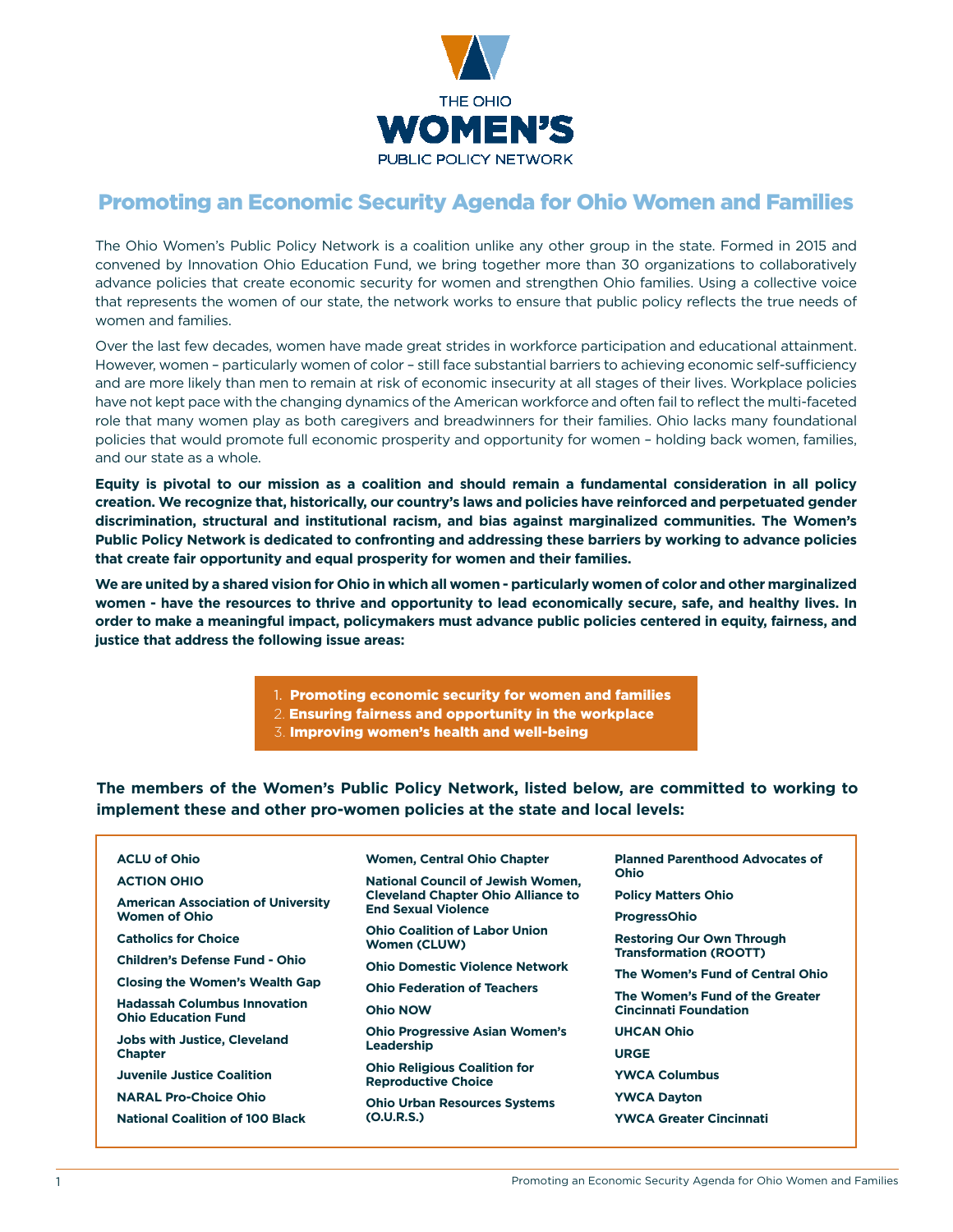## PROMOTING ECONOMIC SECURITY FOR WOMEN

Women regularly face economic barriers, including disproportionate representation in low-security and low-wage jobs. Despite having slightly higher levels of educational attainment than men, women are more likely to hold a part-time job, work for minimum wage, and live in poverty. In Ohio, nearly seven in ten minimum wage workers are women, and women of color represent a disproportionate share of these workers – particularly Black women who are overrepresented in three of the nation's lowest wage-earning, highest growth jobs (personal care aides, food preparation/servers, and home health aides).<sup>1</sup> Women make up nearly three-quarters (74.8 percent) of the tipped wage workforce in Ohio; receiving less stable pay and experiencing a poverty rate that is twice as high as the rate for other workers.<sup>2</sup>

Additionally, women are more likely to take on caregiving duties for children or sick family members, but only 15 percent of workers – and only four percent of low-wage workers – have access to any form of paid leave through their employers. Black and Latina women are even less likely to have access to paid leave, which exacerbates the wealth gaps and racial disparities among families of color and white families.<sup>3</sup> Meanwhile, the average annual cost of infant care in Ohio is \$8,977, which is estimated to take up 15.1 percent of the average Ohio family's income for one child.4

Women's systemic labor market barriers threaten their economic security and that of their families, at a time when women play an increasingly integral role in securing their families' livelihood: women are the sole, primary, or co-breadwinner in roughly two-thirds (67 percent) of all families in Ohio. Looking across racial groups, 85 percent of Black mothers, 62 percent of Latina mothers, and 53 percent of White mothers are key family breadwinners. However, as much as 32 percent of the more than 587,000 Ohio households headed by women had incomes below the poverty level in 2017.<sup>5</sup> Single mothers, women of color, and elderly women living alone are particularly vulnerable to living in poverty. The Ohio Women's Public Policy Network advocates for policies that promote women's economic security, such as:

- Increase the minimum wage and eliminate the tipped wage
- Improve the state earned income tax credit to benefit more working women
- Increase access to paid family and medical leave and paid sick days
- Increase affordability of child care and expand public preschool
- Ensure pension protection and retirement security
- Increase access to affordable housing and housing security

# ENSURING FAIRNESS AND OPPORTUNITY IN THE WORKPLACE

Women's workforce participation has increased 35 percent since the early 1970s and, in Ohio, women now make up nearly half (48 percent) of the state's workforce. As many families increasingly depend upon the wages of working mothers, women are remaining in their jobs longer into their pregnancies and staying in the workforce at higher rates after childbirth than ever before. Despite this increased participation in the workforce, women, particularly those working in the low-wage workforce, continue to face barriers to keeping their employment or advancing in their careers due to outdated workplace policies or workplace discrimination.

Pregnancy discrimination, such as being forced out of a job or denied reasonable accommodations while pregnant, affects women across race and ethnicity, but women of color and immigrant women may be at elevated risk due to their disproportionate representation among jobs with less flexibility, fewer legal protections, and greater physical demands. Unfair or discriminatory hiring practices, among other factors, contribute to the gender and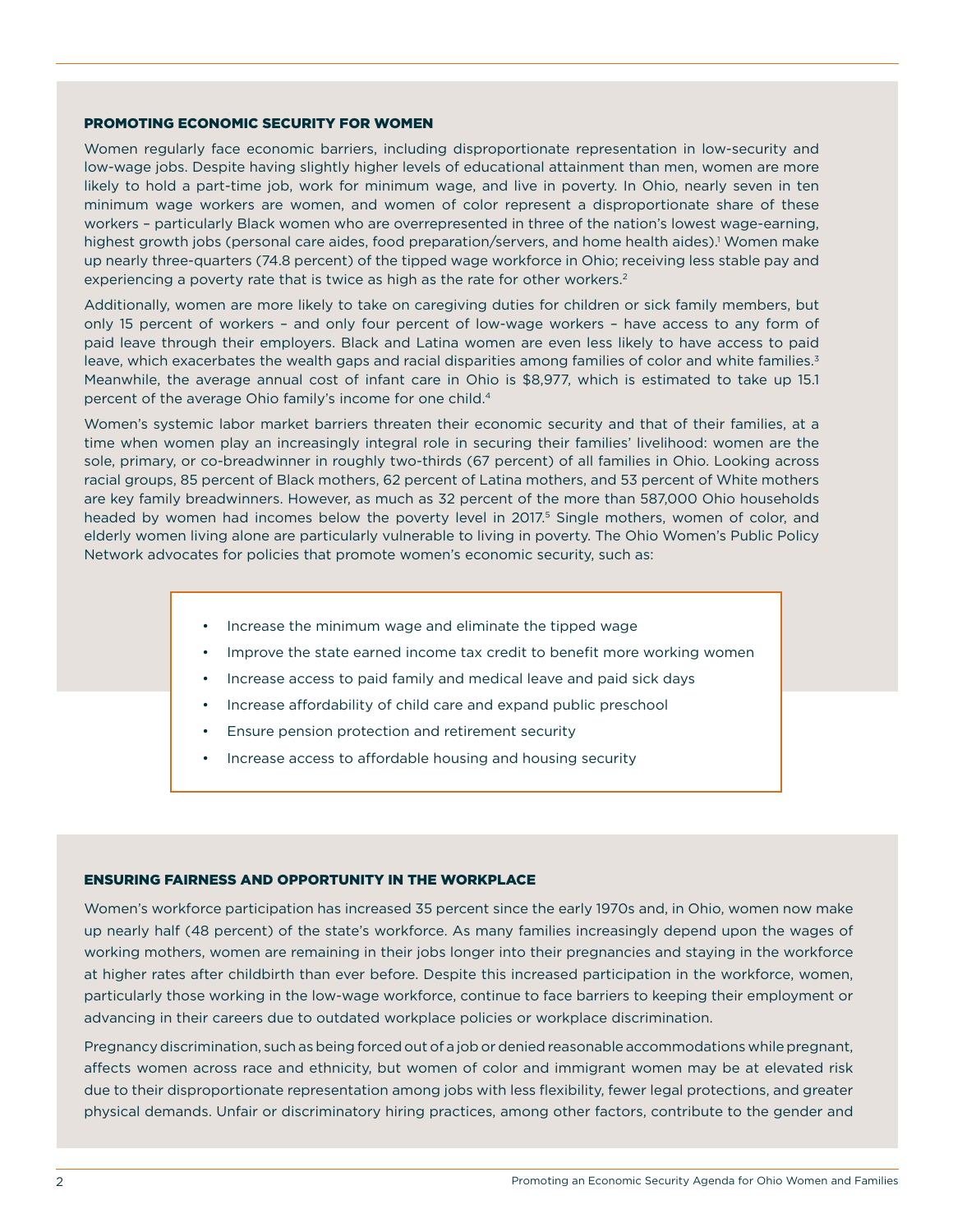racial wage gaps, which prevent women and their families from reaching their full economic potential. In Ohio, the gap is slightly larger than the national average with women typically earning just 75 cents for every dollar men make, totaling an annual wage gap of \$12,686. Pay disparities are even larger for women of color working in Ohio who face racial and gender pay inequities: On average, Black women are paid 64 cents and Latinas are paid 61 cents for every dollar paid to white, non-Hispanic men.<sup>6</sup> Failing to provide equal pay not only impacts women's paychecks, but also has longer term impacts on women's wealth attainment, investment, and retirement savings.

Women disproportionately experience domestic violence and sexual harassment and violence – issues that not only affect the health and safety of women, but also permeate into the workforce by affecting productivity, jeopardizing the safety of victims and co-workers, and increasing absenteeism and employee turnover. Research estimates that the average lifetime cost of intimate partner violence for women is \$103,767.<sup>7</sup> Women of color and immigrant women are particularly vulnerable to sexual harassment and assault in the workplace as they are overrepresented in lower-wage industries, which have stark power imbalances and meager legal protections. The Women's Public Policy Network promotes the following policies to ensure fairness and opportunity in the workplace:

- Ensure pay equity for all women by protecting against pay discrimination on the basis of gender, race, color, religion, sexual orientation, national origin, age, or disability
- Promote fair and flexible work schedules
- Protect the rights of workers to organize and bargain collectively for fair wages, benefits, and working conditions
- Support nursing mothers in the workplace
- Protect against discrimination on the basis of pregnancy or caregiver status
- Eliminate barriers to employment and career advancement, particularly for formerly incarcerated women
- Promote opportunities for women to advance and excel in the business and entrepreneurial sector
- Prevent and address sexual harassment and violence in the workplace
- Protect against discrimination in housing or the workplace on the basis of sexual orientation or gender identity
- Protect against discrimination in housing and the workplace against survivors of sexual and domestic violence

#### IMPROVING WOMEN'S HEALTH AND WELL-BEING

Without access to adequate, comprehensive health care and treatment, the goal of economic security is cut short before it begins – but affordable coverage and care are out of reach for many. Seven percent of Ohio women between the ages of 19 and 64 lack health insurance altogether; and women of color are more likely to be uninsured, which presents barriers to accessing preventive and primary health care and contributes to persistent health disparities, such as higher rates of diabetes, pregnancy-related complications, and cervical and breast cancer than white women.<sup>8</sup> Black women also face disproportionally higher rates of pregnancy-related deaths. The United States is the most dangerous developed nation in the world for women to give birth, and Ohio faces a maternal mortality rate above the national average. Nationally, Black women are three to four times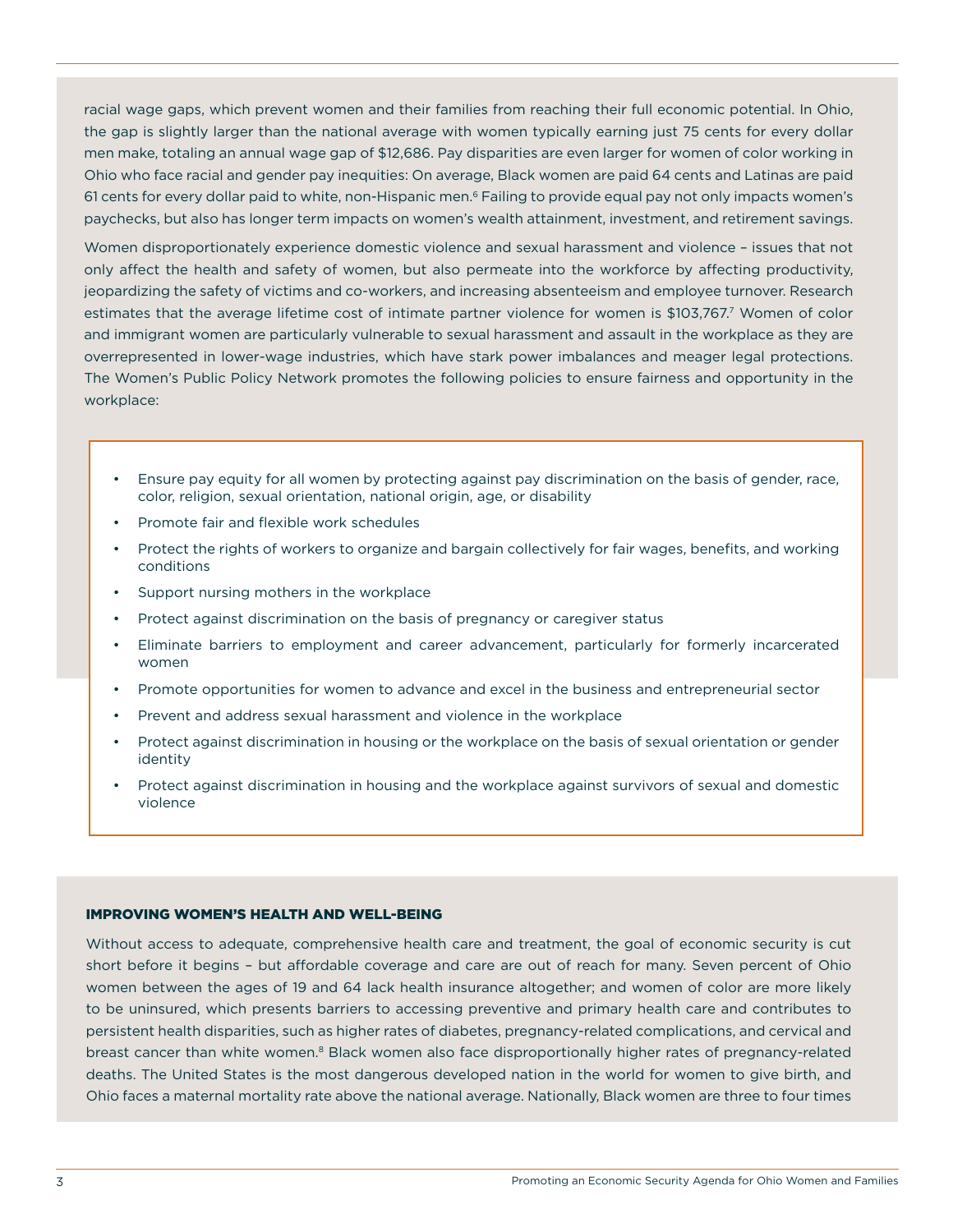more likely to die from pregnancy-related deaths compared to white women as a result of racial disparities in access to and quality of care; discrimination and implicit bias in the health care system experienced before, during, and after pregnancy; and stress and trauma associated with structural and institutional racism.<sup>9</sup>

Medicaid has long been a lifeline for women, especially women in rural areas of the country. In Ohio, women compose more than half (58 percent) of the state's Medicaid population, and nationally, Medicaid covers more than 50 percent of births, playing a critical role in maternal care and health outcomes for babies.<sup>10</sup> Unfortunately, due to prohibitive cost barriers for women without insurance coverage, research demonstrates there are some low-income women in Ohio who are less likely to seek necessary medical care or have lower rates of accessing preventive services when compared to low-income women with insurance coverage. As a result of increased health care utilization for physical and mental health needs, health care costs can be even higher for women who have experienced physical or sexual abuse, and these elevated costs can continue for years after the incident of abuse.

Although many women presently rely on reproductive health services, ideological legislative agendas have impeded access to abortion and other reproductive health care services, and access is not distributed evenly. Restrictions to abortion access in Ohio disproportionately hurt women of color, low-income women, and women living in rural areas. Access to contraception and abortion care is directly linked to women's educational attainment, workforce participation, and economic security. Women who are denied an abortion are three times more likely to live in poverty two years later, compared to women of similar earning potential who were able to obtain an abortion.<sup>11</sup> Women of color, and especially Black women, are disproportionately likely to be denied or unable to access resources, services, and information related to their reproductive health, which prevents them from experiencing maximum health, wellbeing, and birth outcomes. The Women's Public Policy Network believes that women have a right to choose their own health care options and advocates for policies that improve women's health and well-being, such as:

- Preserve access to and increase affordability of comprehensive health care for low- and middle-income women
- Address barriers to behavioral and mental health treatment
- Protect against cultural, social, racial, and ethnic barriers for obtaining healthcare services
- Protect the health and safety of incarcerated women and girls
- Improve maternal health outcomes and address maternal health inequity, particularly for Black mothers who face higher rates of maternal mortality and morbidity
- Prevent lawmakers and employers from interfering in health care decisions
- Restore and protect access to reproductive health care services, including contraception and abortion
- Ensure the physical and mental health needs of survivors of sexual and domestic violence are met without cost to the survivor; the crimes against them investigated and prosecuted; and perpetrators of such crimes are held accountable
- Support and invest in programs that address and prevent sexual and domestic violence, such as healthy relationship education
- Create new protections for survivors of sexual abuse, domestic violence, and stalking